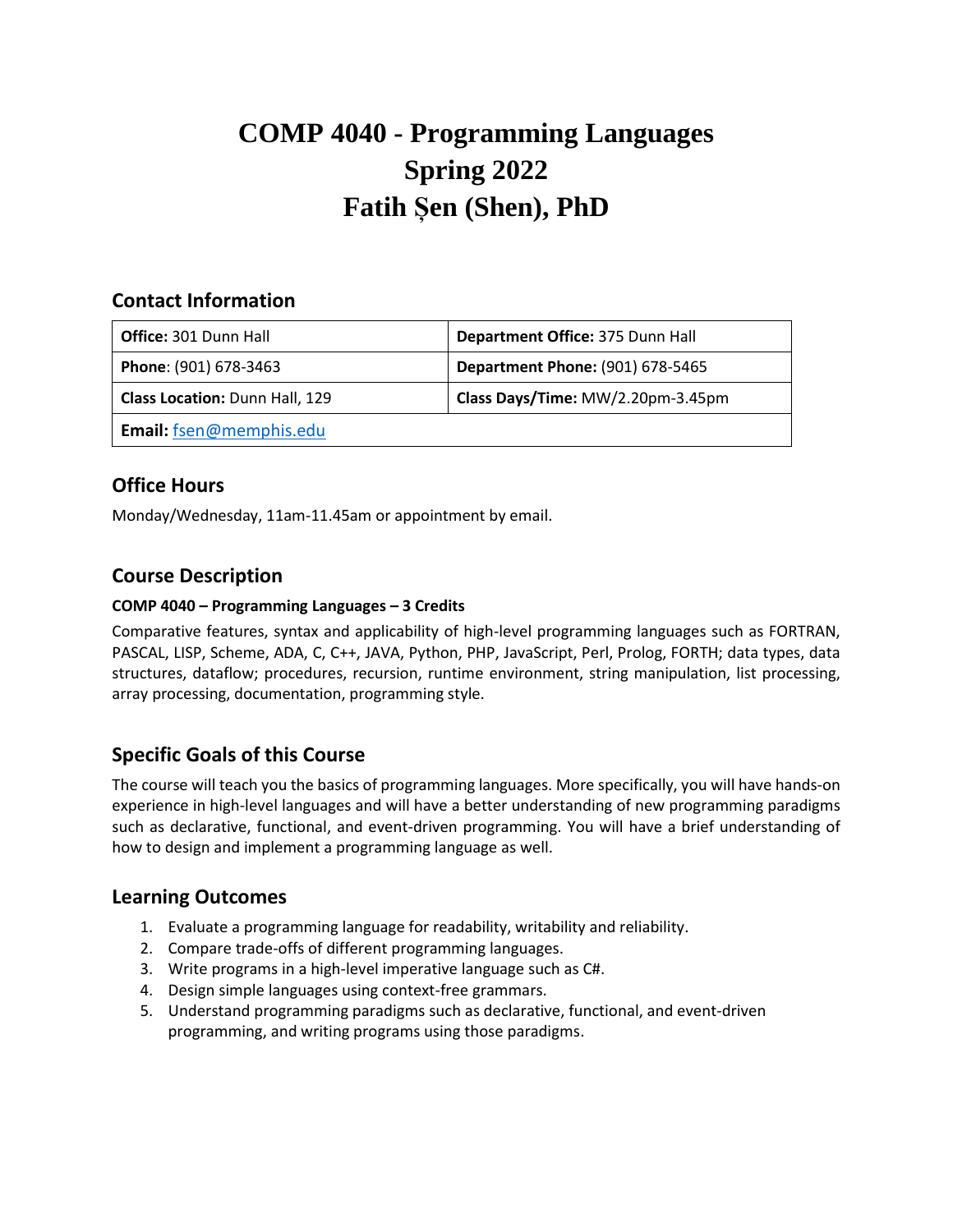#### **Requirement**

Attendance is mandatory and students must bring their laptops to the class.

## **Required Textbook**

*Concepts of Programming Languages, 11 th Edition by Robert W. Sebesta* Available at bookstore or <https://www.amazon.com/Concepts-Programming-Languages-Robert-Sebesta/dp/013394302X>

*Django Unleashed, 1st edition* Available at bookstore or <https://www.pearson.com/store/p/django-unleashed/P100001921598/9780321985071>

# **Optional Textbook**

*Programming Language Pragmatics, Fourth Edition* by Michael L. Scott (Morgan Kaufmann, 2009) <http://amzn.com/0123745144> <http://store.elsevier.com/Programming-Language-Pragmatics/Michael-Scott/isbn-9780123745149/>

*Starting Out with Python, 4 thEdition by TONY GADDIS*

[https://www.pearson.com/us/higher-education/program/Gaddis-Starting-Out-with-Python-Plus-My-](https://www.pearson.com/us/higher-education/program/Gaddis-Starting-Out-with-Python-Plus-My-Lab-Programming-with-Pearson-e-Text-Access-Card-Package-4th-Edition/PGM335157.html)[Lab-Programming-with-Pearson-e-Text-Access-Card-Package-4th-Edition/PGM335157.html](https://www.pearson.com/us/higher-education/program/Gaddis-Starting-Out-with-Python-Plus-My-Lab-Programming-with-Pearson-e-Text-Access-Card-Package-4th-Edition/PGM335157.html)

# **Evaluation**

#### **Grading Scale:**

| A+   | $\geq 96\%$ |
|------|-------------|
| A    | 90-95%      |
| B+   | 87-89%      |
| В    | 81-86%      |
| B-   | 79-80%      |
| C+   | 77-78%      |
| C    | 71-76%      |
| $C-$ | 69-70%      |
| D+   | 67–68%      |
| D    | 60–66%      |
| F    | $<$ 59%     |

#### **Grading:**

- 1. Midterm: 20%, Wednesday, March 2<sup>nd</sup>, 2.20pm 3.45pm
- 2. Assignment: %20
- 3. Final Exam (Project and Demo Day): 30%, Wednesday, May  $4^{th}$ , 1.00pm 3.00pm
- 4. Quiz: 20%
- 5. Attendance: 10%